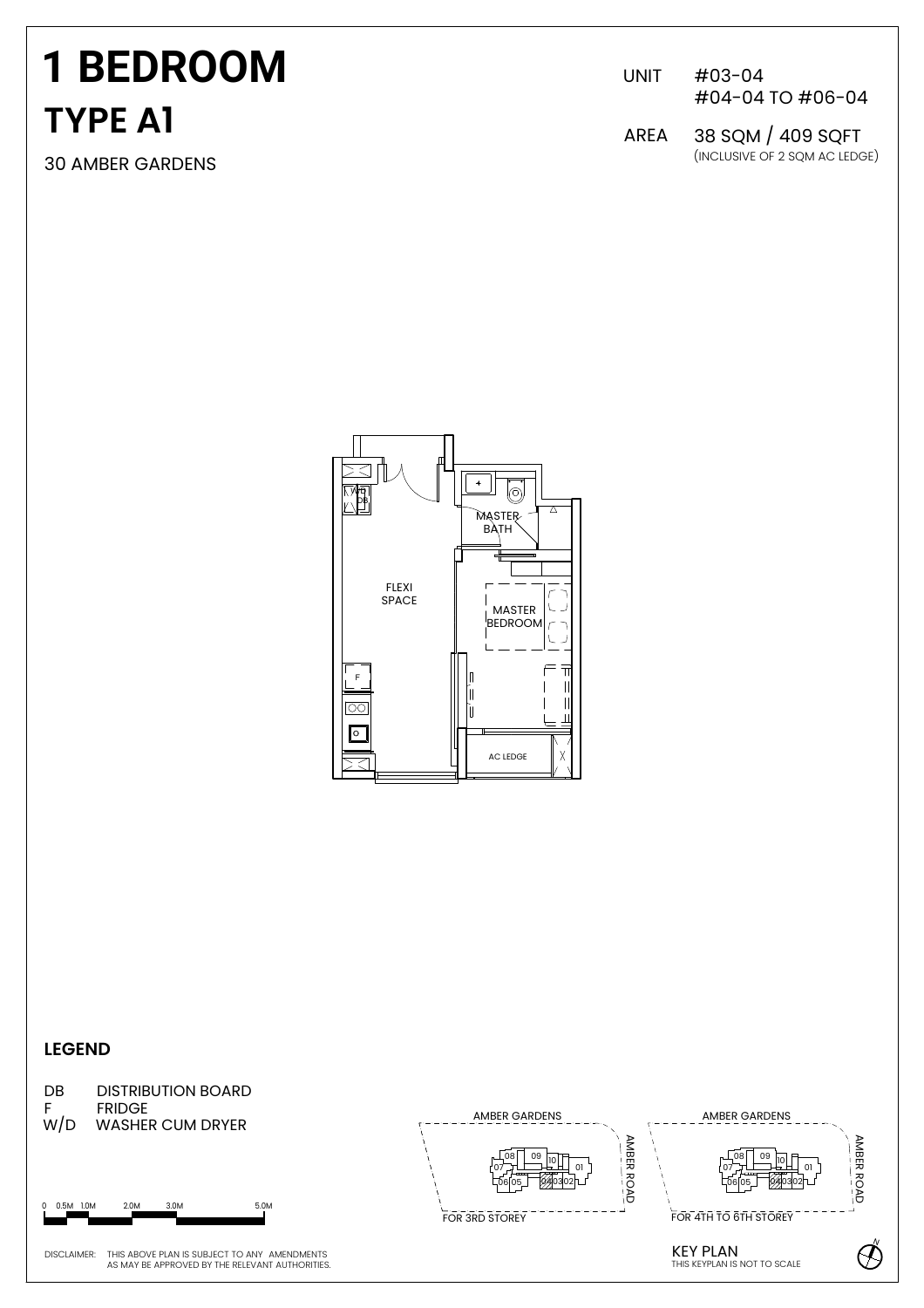# **1 BEDROOM TYPE A2**

UNIT #03-03 #04-03 TO #06-03

30 AMBER GARDENS (INCLUSIVE OF 2 SQM AC LEDGE) AREA 38 SQM / 409 SQFT



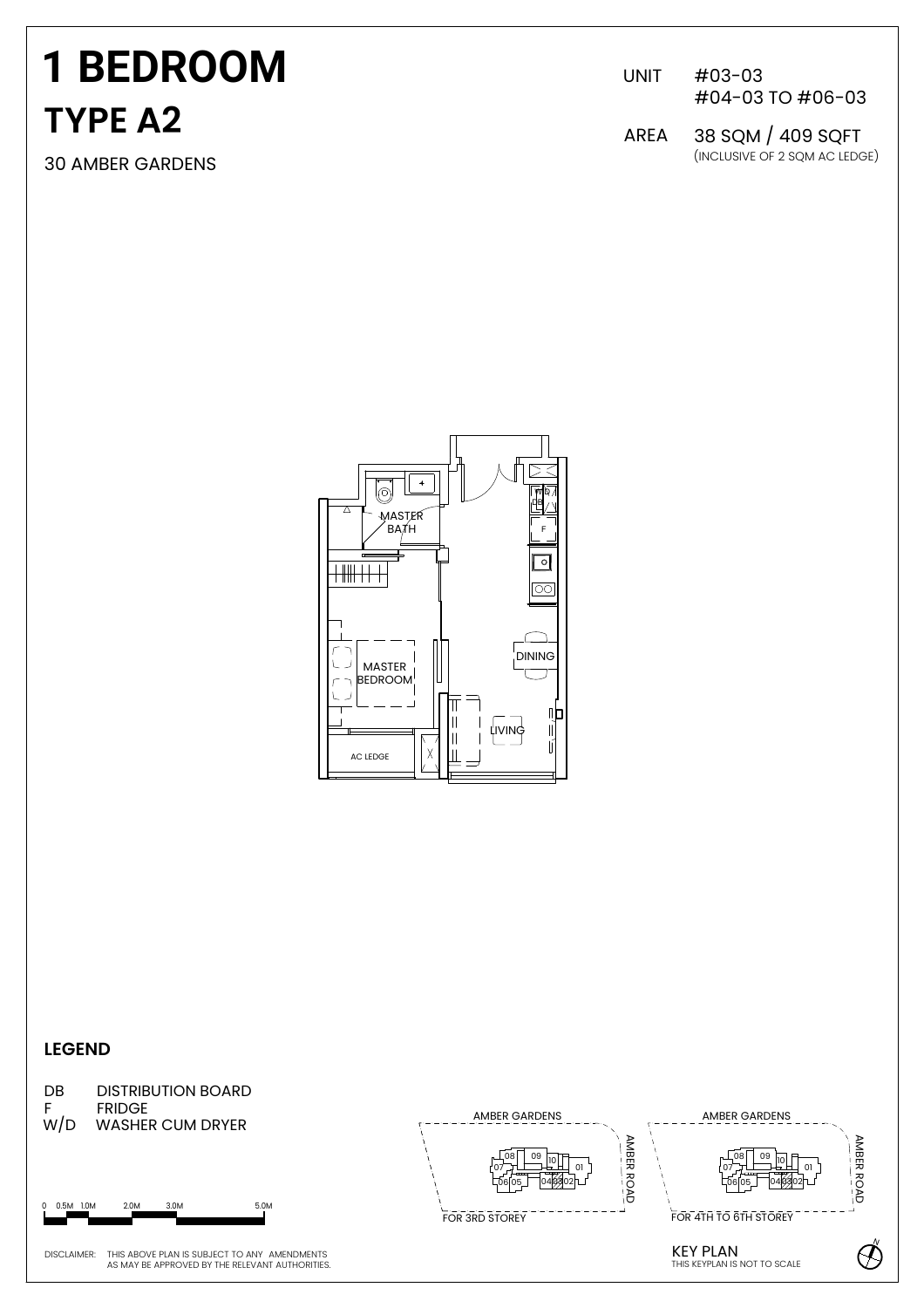# **1 BEDROOM TYPE A3**

30 AMBER GARDENS

UNIT #03-02 #04-02 TO #06-02 #07-02 TO #12-02

(INCLUSIVE OF 2 SQM AC LEDGE) AREA 38 SQM / 409 SQFT



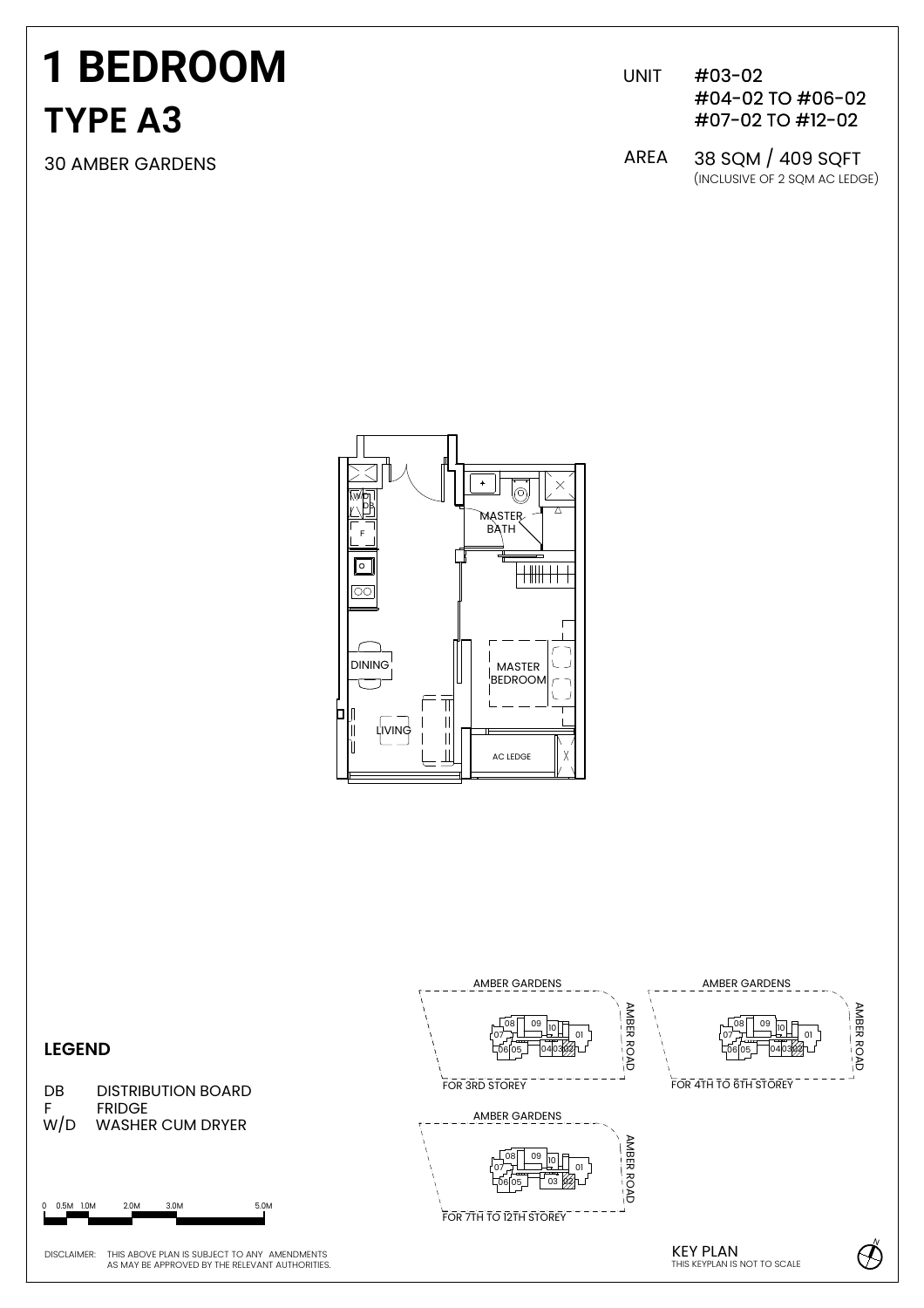# **TYPE A4 1 BEDROOM**

30 AMBER GARDENS

UNIT #03-10 #04-10 TO #06-10 #07-10 TO #12-10

(INCLUSIVE OF 2 SQM AC LEDGE) AREA 37 SQM / 398 SQFT



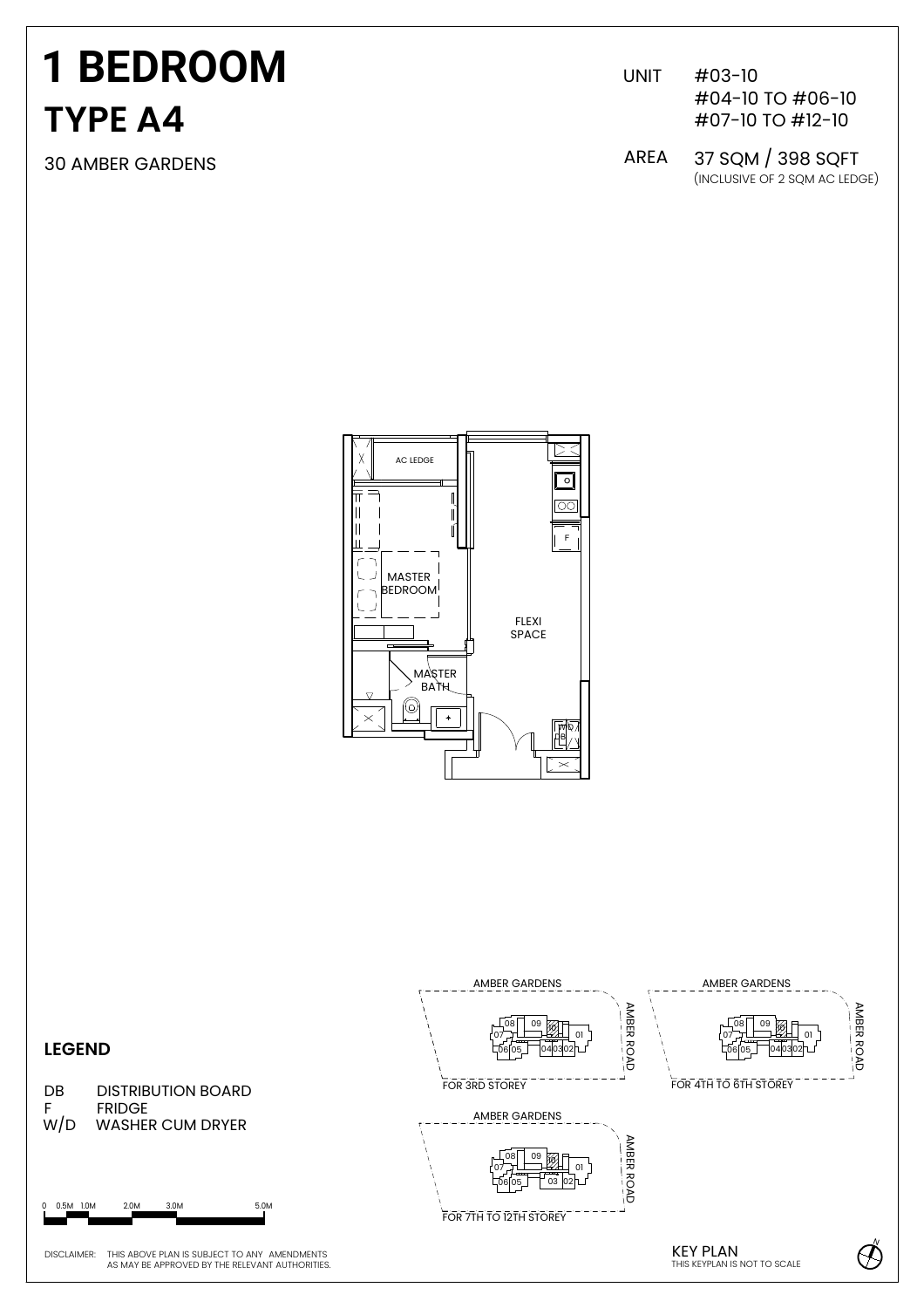# **TYPE B1 2 BEDROOM**

30 AMBER GARDENS

UNIT #03-06 #04-06 TO #06-06 #07-06 TO #12-06

(INCLUSIVE OF 3 SQM AC LEDGE) AREA 57 SQM / 614 SQFT



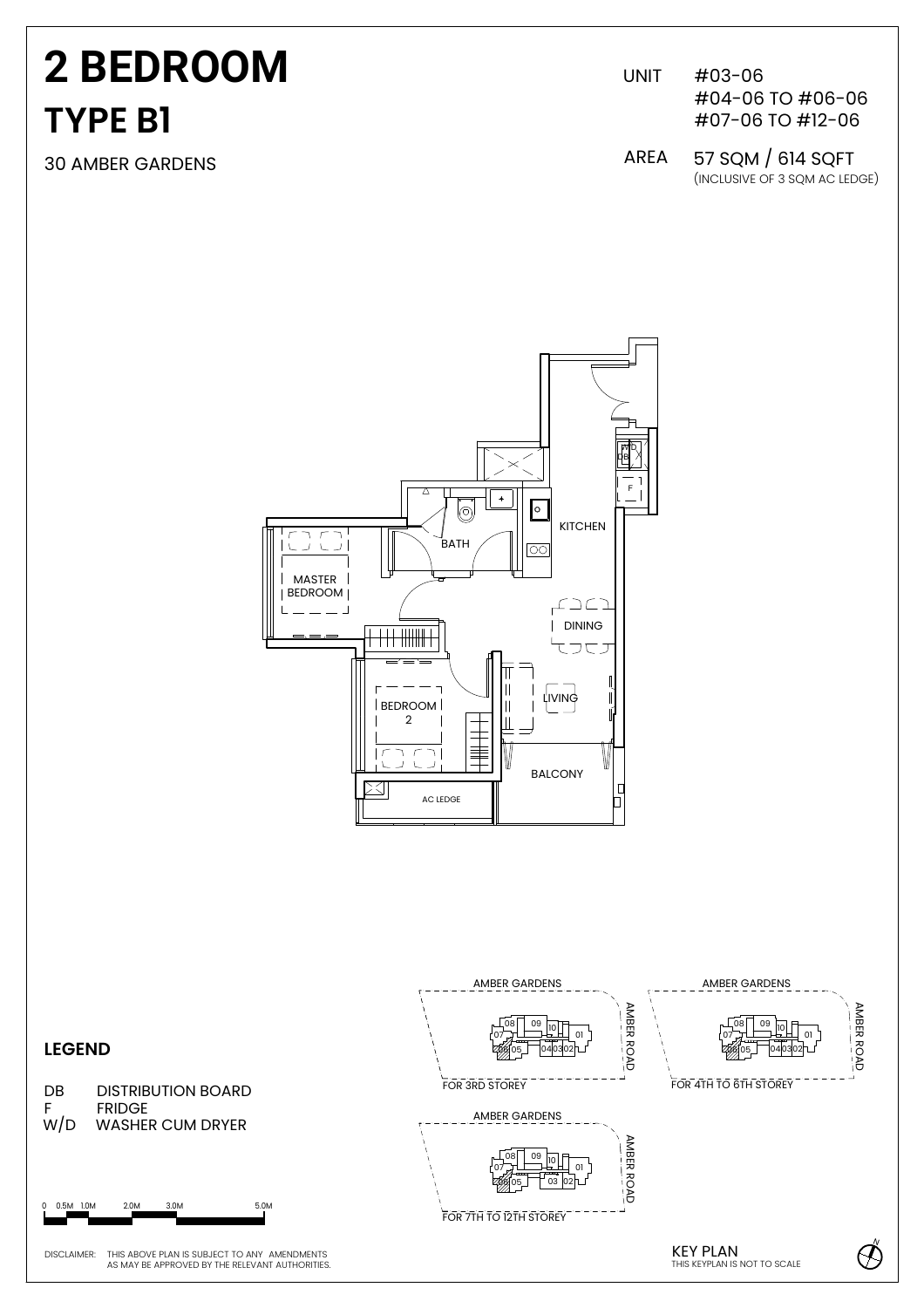# **TYPE B2 2 BEDROOM**

30 AMBER GARDENS

UNIT #03-08 #07-08 TO #12-08 #13-08 TO #18-08 #04-08 TO #06-08

AREA 55 SQM / 592 SQFT(INCLUSIVE OF 3 SQM AC LEDGE)



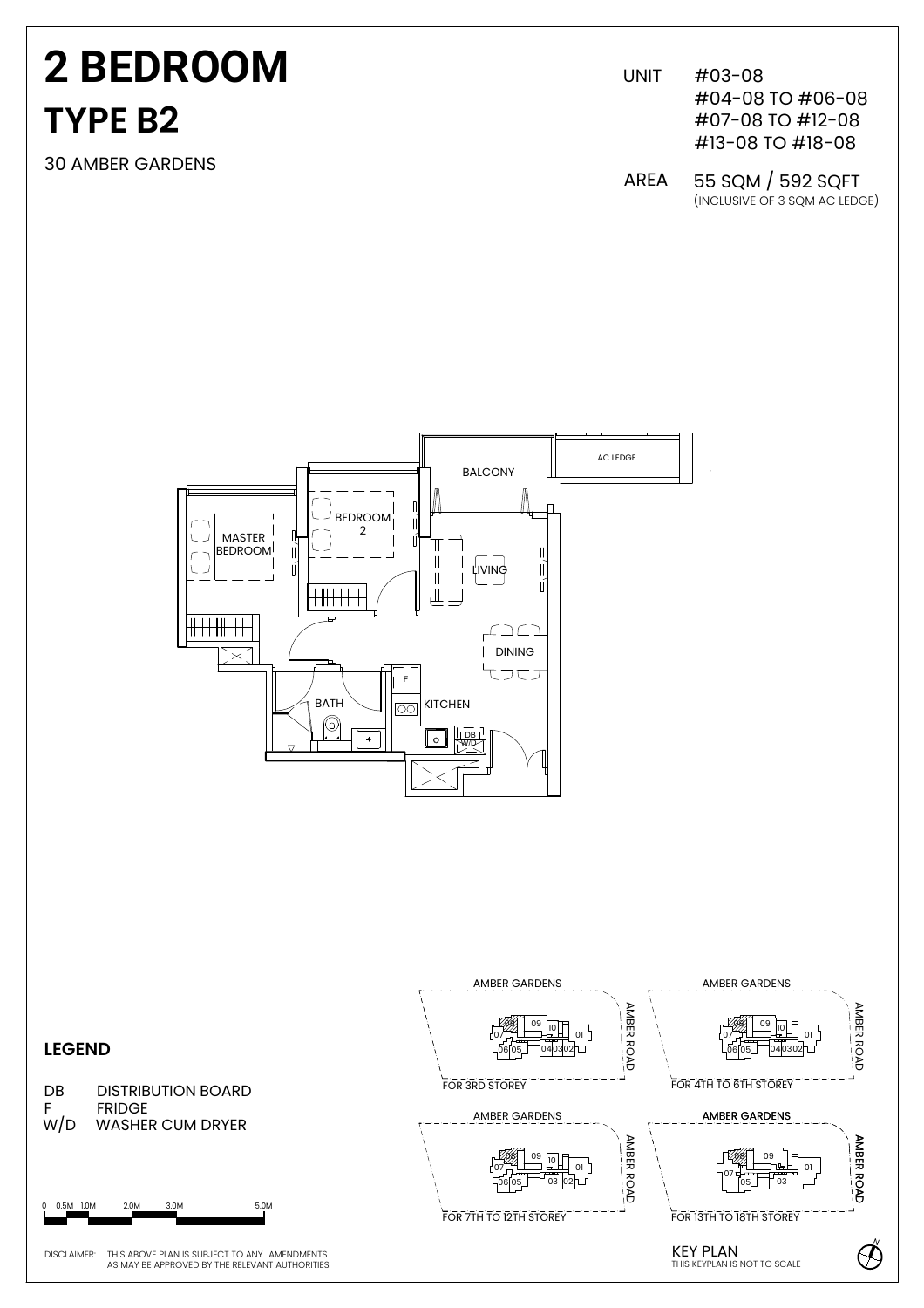## **TYPE B3 2 BEDROOM PREMIUM**

30 AMBER GARDENS

 $#03-05$ #04-05 TO #06-05 #07-05 TO #12-05 #13-05 TO #18-05

(INCLUSIVE OF 3 SQM AC LEDGE) AREA 57 SQM / 614 SQFT



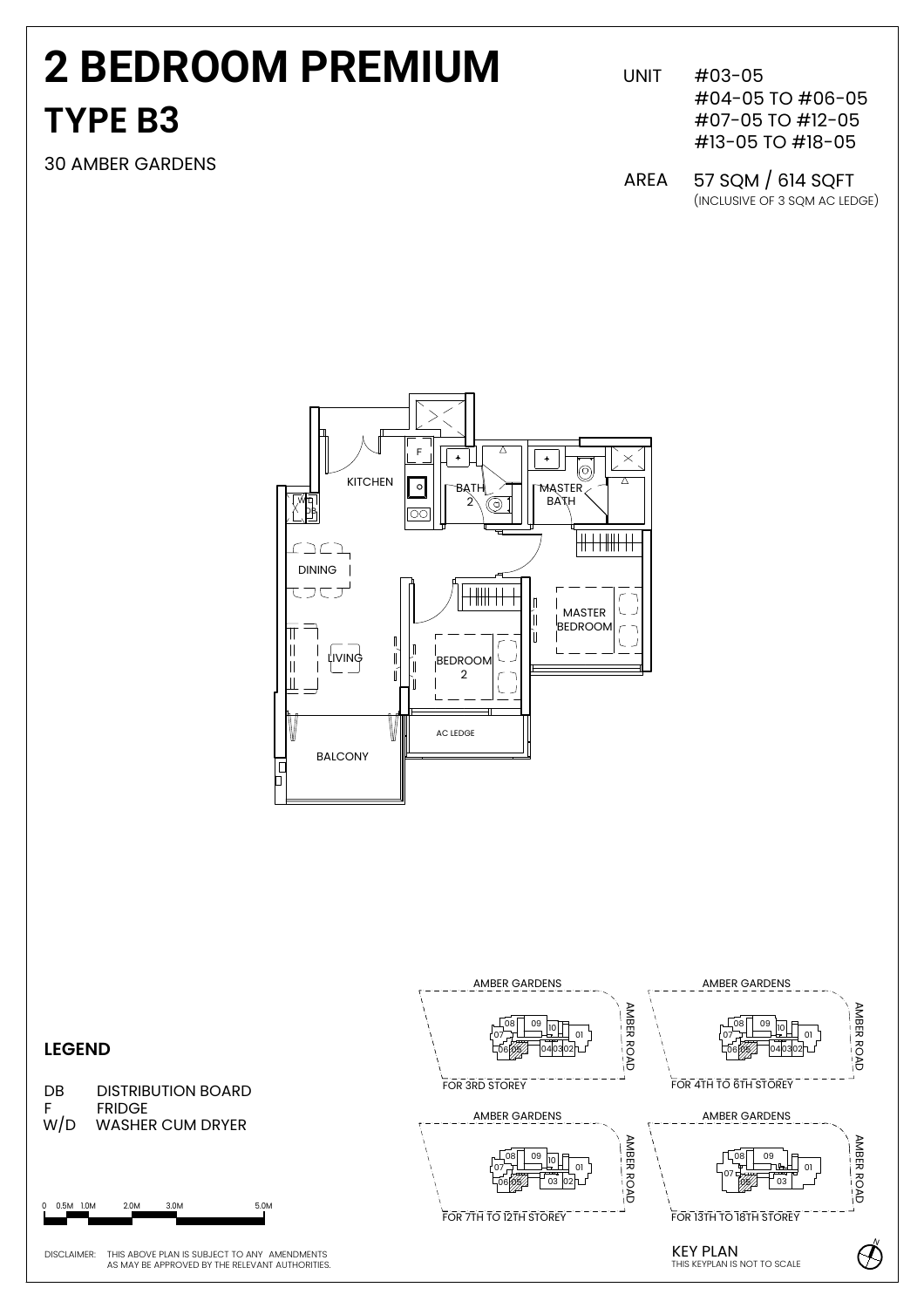### **2 BEDROOM PREMIUM TYPE B4**

30 AMBER GARDENS AREA

 $#03-07$ #04-07 TO #06-07 #07-07 TO #12-07

(INCLUSIVE OF 3 SQM AC LEDGE) 61 SQM / 657 SQFT



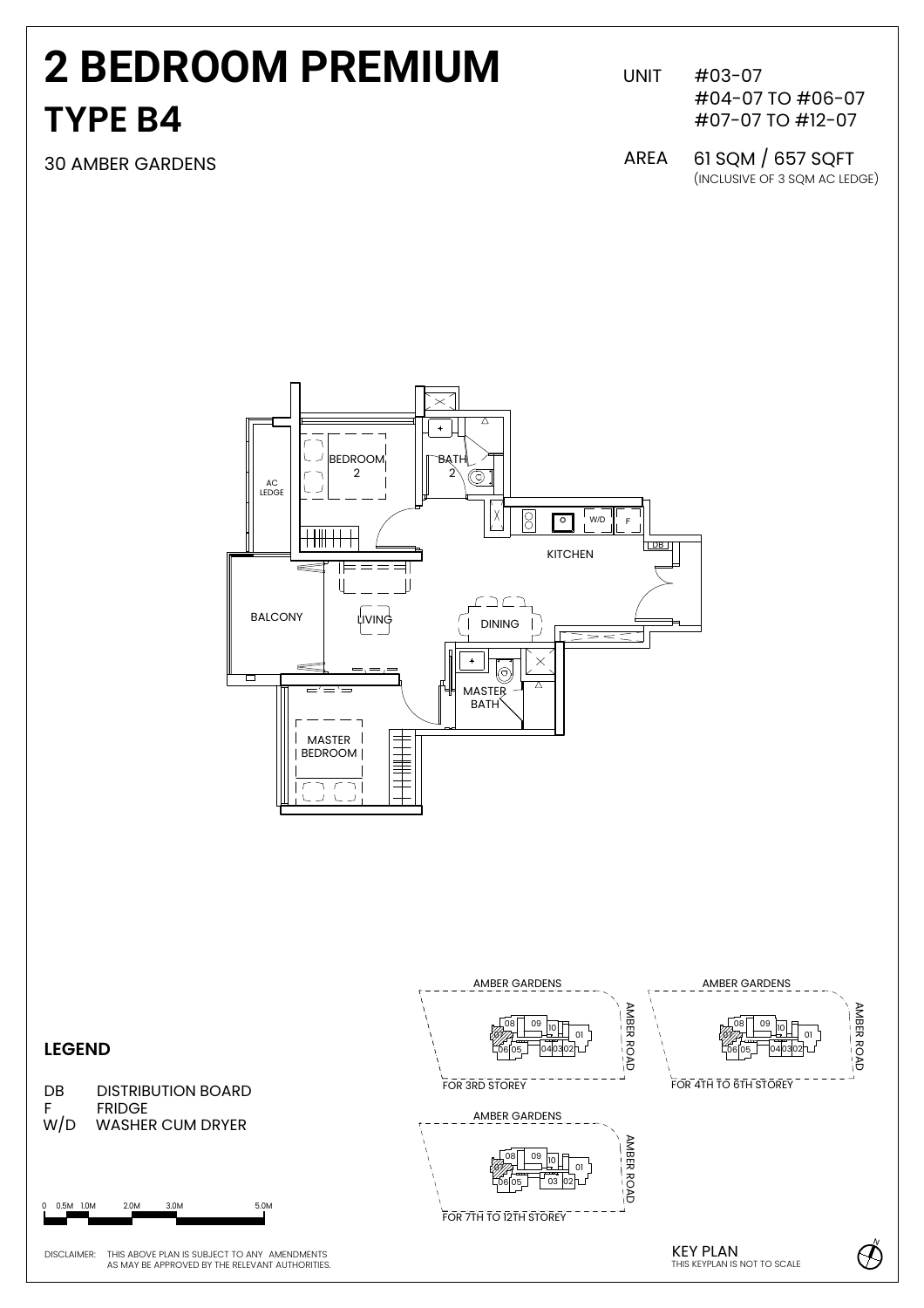### **TYPE B5 2 BEDROOM PREMIUM**

30 AMBER GARDENS

UNIT #03-09 #04-09 TO #06-09 #07-09 TO #12-09

(INCLUSIVE OF 3 SQM AC LEDGE) AREA 77 SQM / 829 SQFT

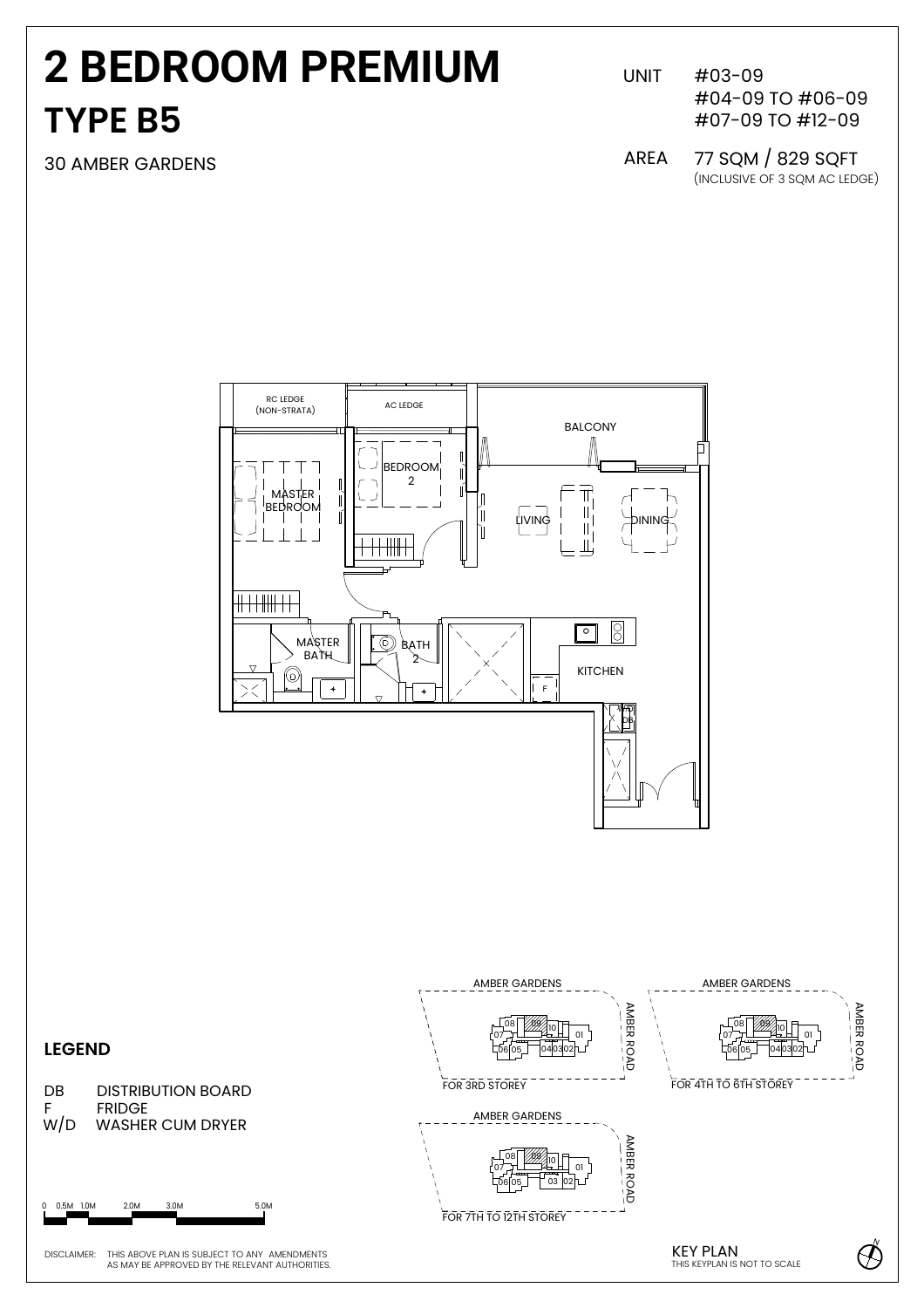### **TYPE B6 2 BEDROOM PREMIUM**

UNIT #08-03 TO #12-03 #13-03 TO #18-03

30 AMBER GARDENS (INCLUSIVE OF 3 SQM AC LEDGE) 70 SQM / 753 SQFT AREA



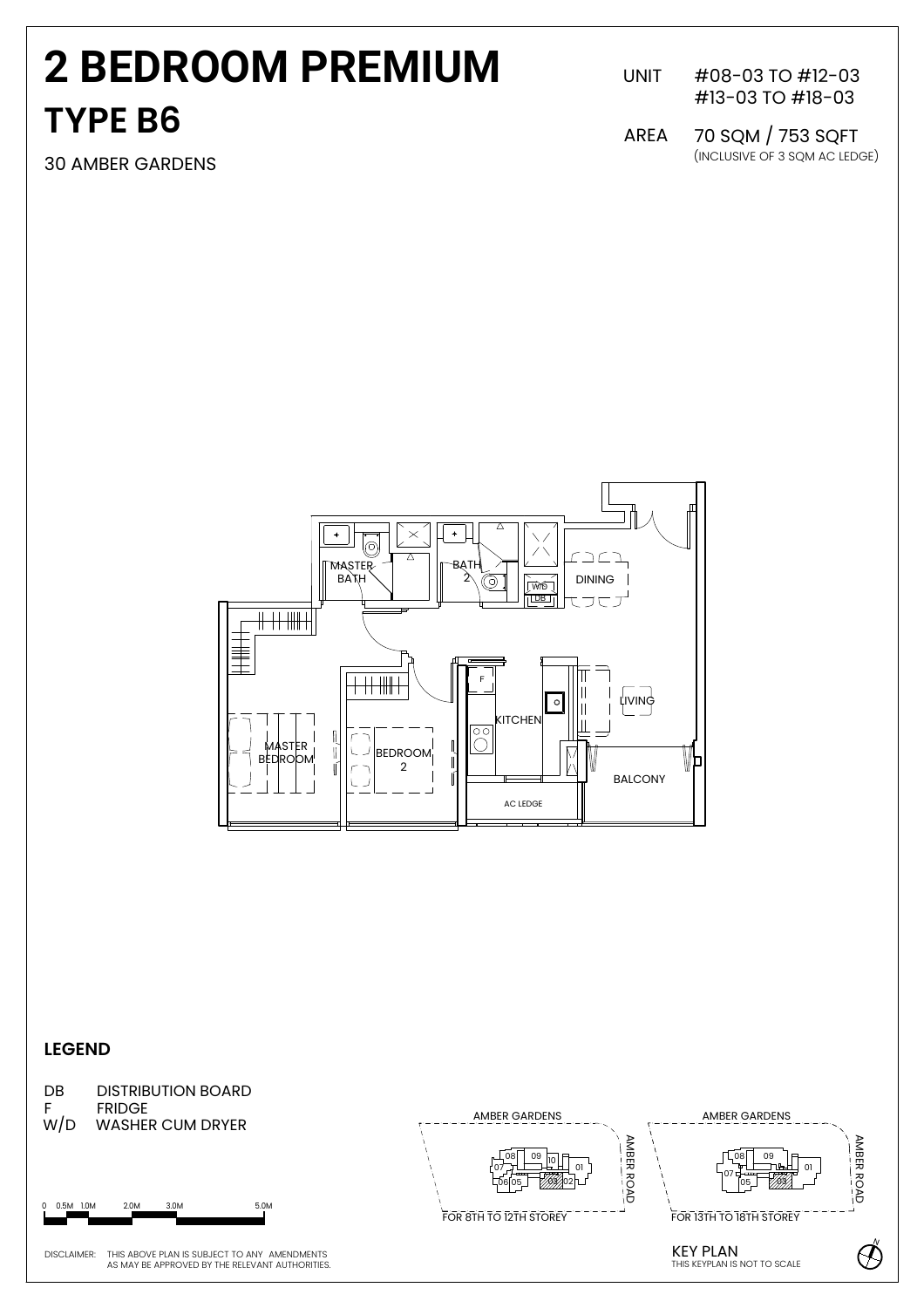### **TYPE B7 2 BEDROOM PREMIUM**

30 AMBER GARDENS

UNIT #07-03

(INCLUSIVE OF 3 SQM AC LEDGE) 70 SQM / 753 SQFT AREA



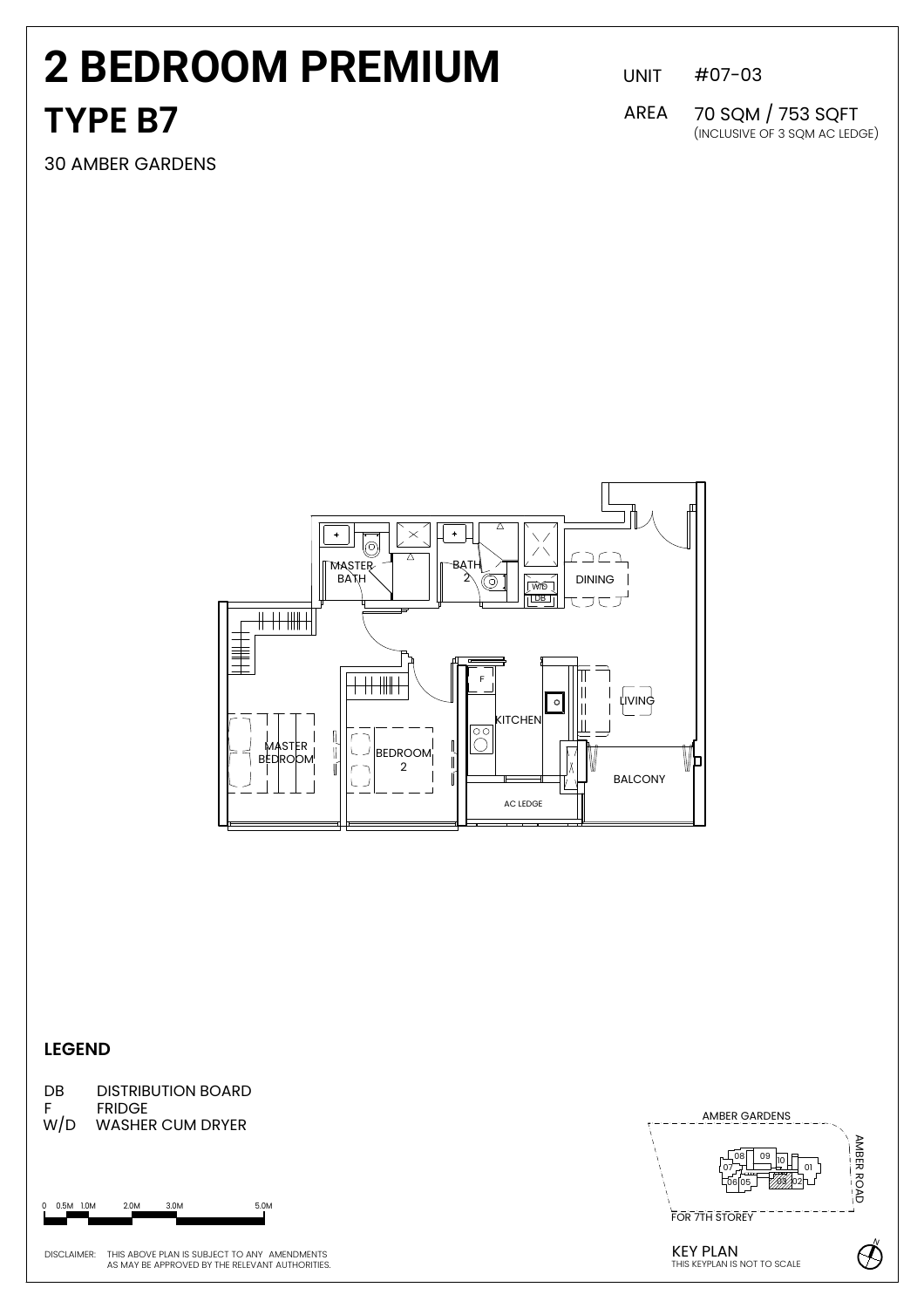# **TYPE C1 3 BEDROOM**

30 AMBER GARDENS

UNIT #03-01 #04-01 TO #06-01 #07-01 TO #12-01

(INCLUSIVE OF 3 SQM AC LEDGE) AREA 102 SQM / 1098 SQFT

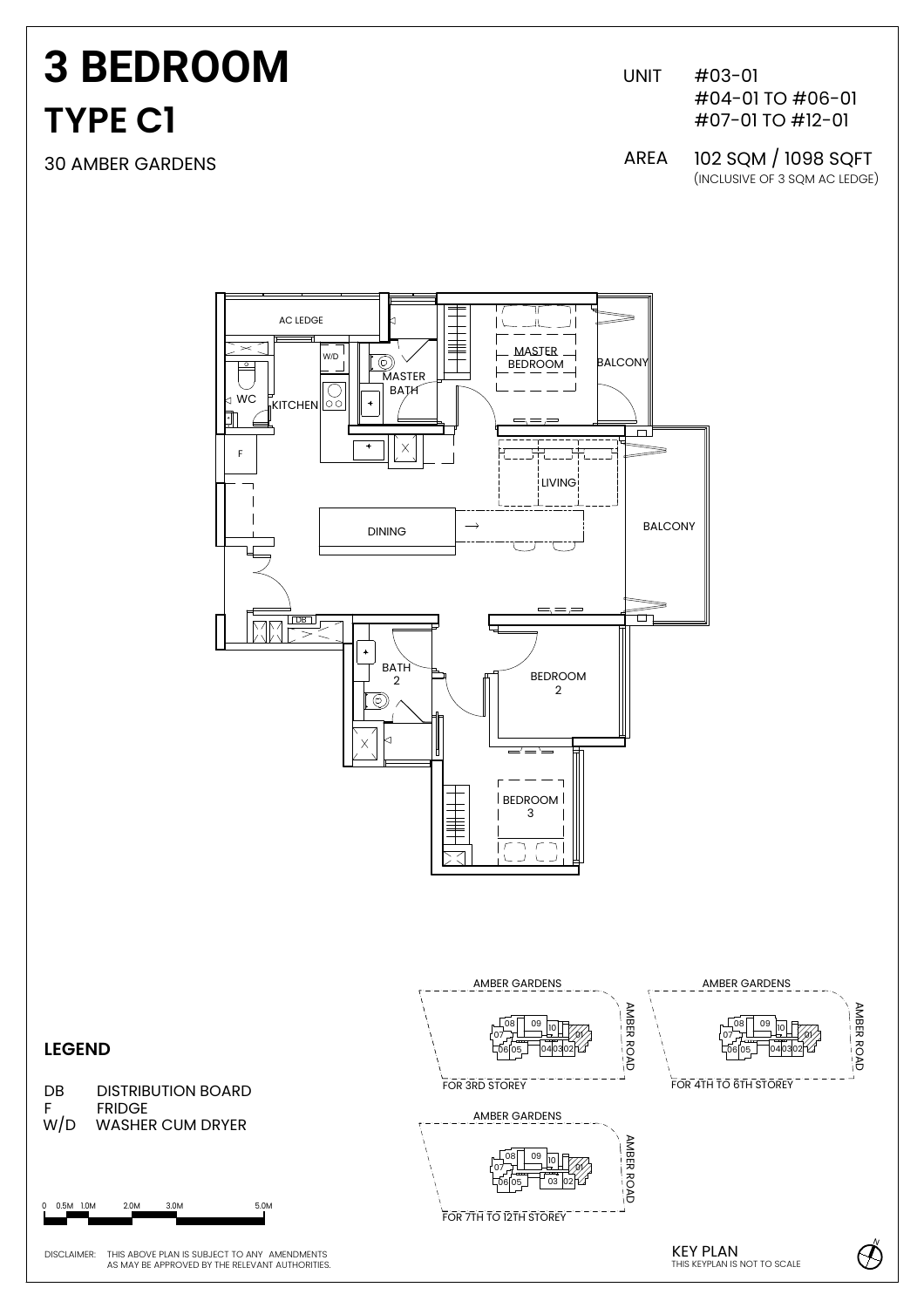## **3 BEDROOM TYPE C2**

30 AMBER GARDENS

UNIT #13-09 TO #18-09

AREA 112 SQM / 1206 SQFT (INCLUSIVE OF 5 SQM AC LEDGE)



0 0.5M 1.0M 2.0M 3.0M 5.0M

DISCLAIMER: THIS ABOVE PLAN IS SUBJECT TO ANY AMENDMENTS AS MAY BE APPROVED BY THE RELEVANT AUTHORITIES.

**KEY PLAN**<br>THIS KEYPLAN IS NOT TO SCALE

N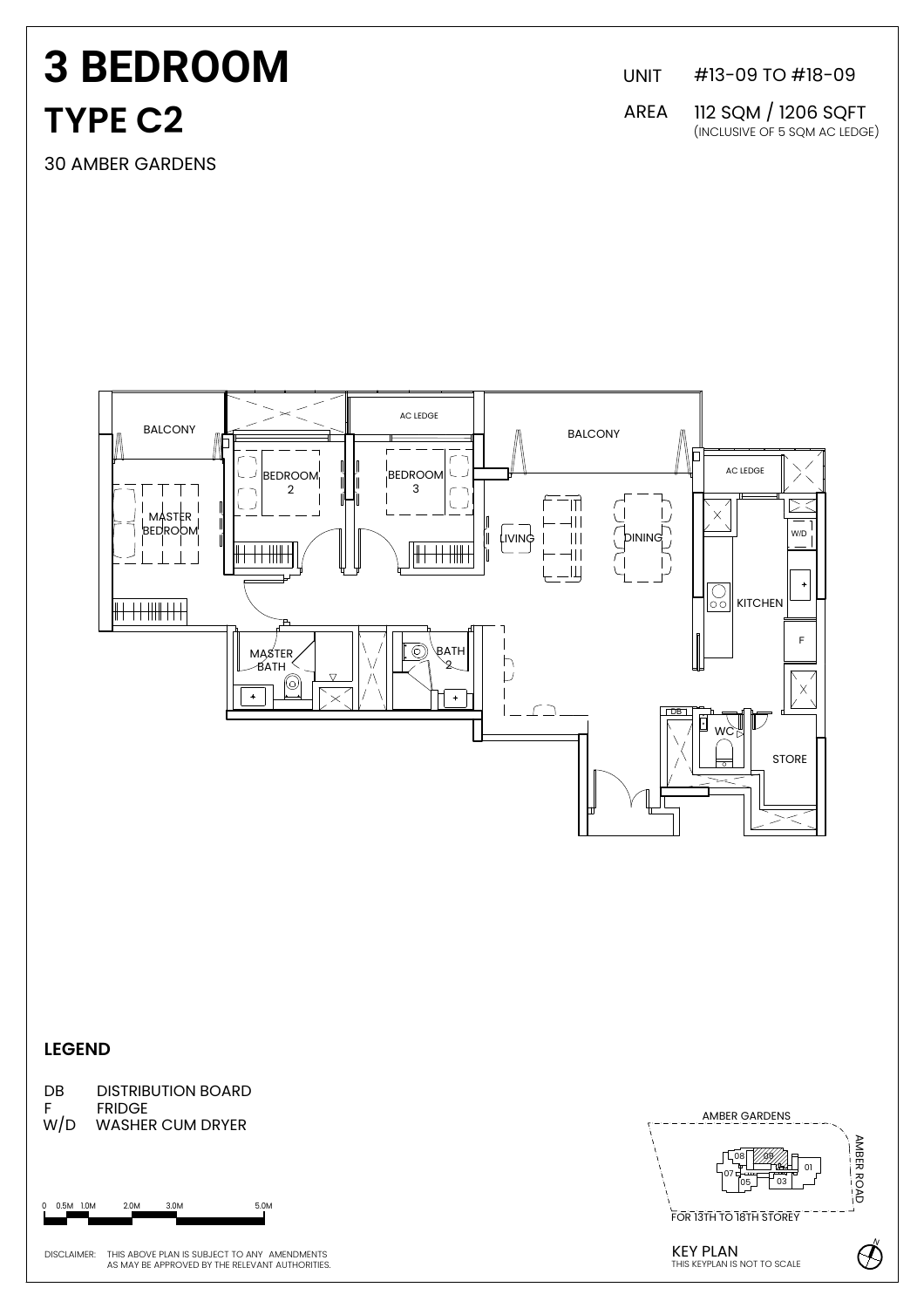# **TYPE D1 4 BEDROOM**

30 AMBER GARDENS

UNIT #13-01 TO #18-01

AREA 142 SQM / 1528 SQFT (INCLUSIVE OF 5 SQM AC LEDGE)



#### **LEGEND**

DB DISTRIBUTION BOARD F FRIDGE<br>W/D WASHE WASHER CUM DRYER WINE WINE CHILLER

0 0.5M 1.0M 2.0M 3.0M 5.0M

DISCLAIMER: THIS ABOVE PLAN IS SUBJECT TO ANY AMENDMENTS

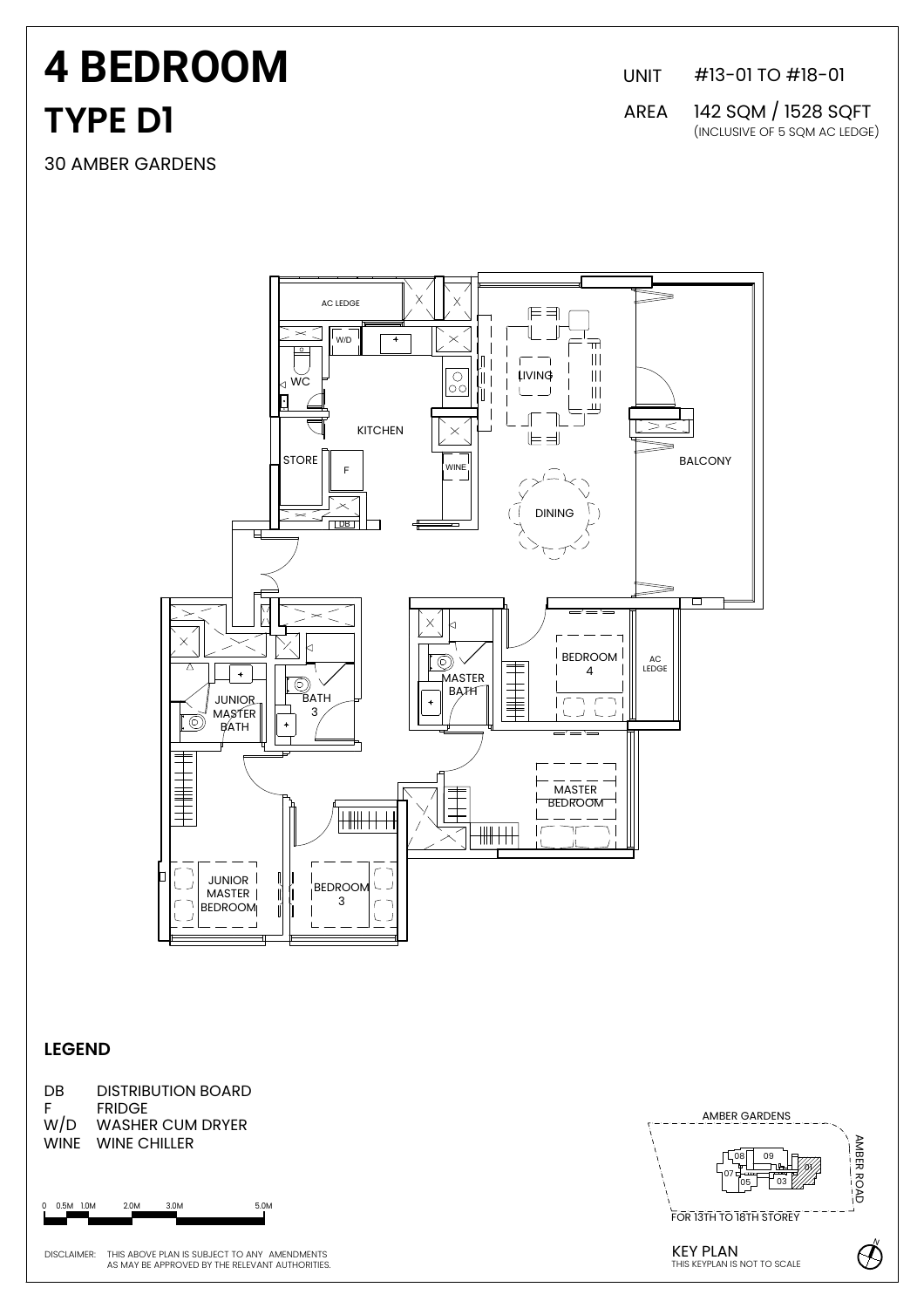## **TYPE D2 4 BEDROOM**

30 AMBER GARDENS

UNIT #13-07 TO #18-07

AREA 127 SQM / 1367 SQFT (INCLUSIVE OF 5 SQM AC LEDGE)



#### **LEGEND**



0 0.5M 1.0M 2.0M 3.0M 5.0M

DISCLAIMER: THIS ABOVE PLAN IS SUBJECT TO ANY AMENDMENTS THIS ABOVE PLAN IS SUBJECT TO ANY AMENDMENTS<br>AS MAY BE APPROVED BY THE RELEVANT AUTHORITIES. NOTE AND THE SECTION OF THIS KEYPLAN IS NOT TO SCALE

KFY PLAN THE REVENUES OF THE REVENUES OF THE REVENUES OF THE REVENUES OF THE REVENUES OF THE REVENUES OF THE REVENUES OF THE REVENUES OF THE REVENUES OF THE REVENUES OF THE REVENUES OF THE REVENUES OF THE REVENUES OF THE REVENUES AMBER GARDENS <sup>03</sup> <sup>01</sup> <sup>08</sup> <sup>09</sup> 075<del>. - 17</del>  $\frac{1}{03}$ FOR 13TH TO 18TH STOREY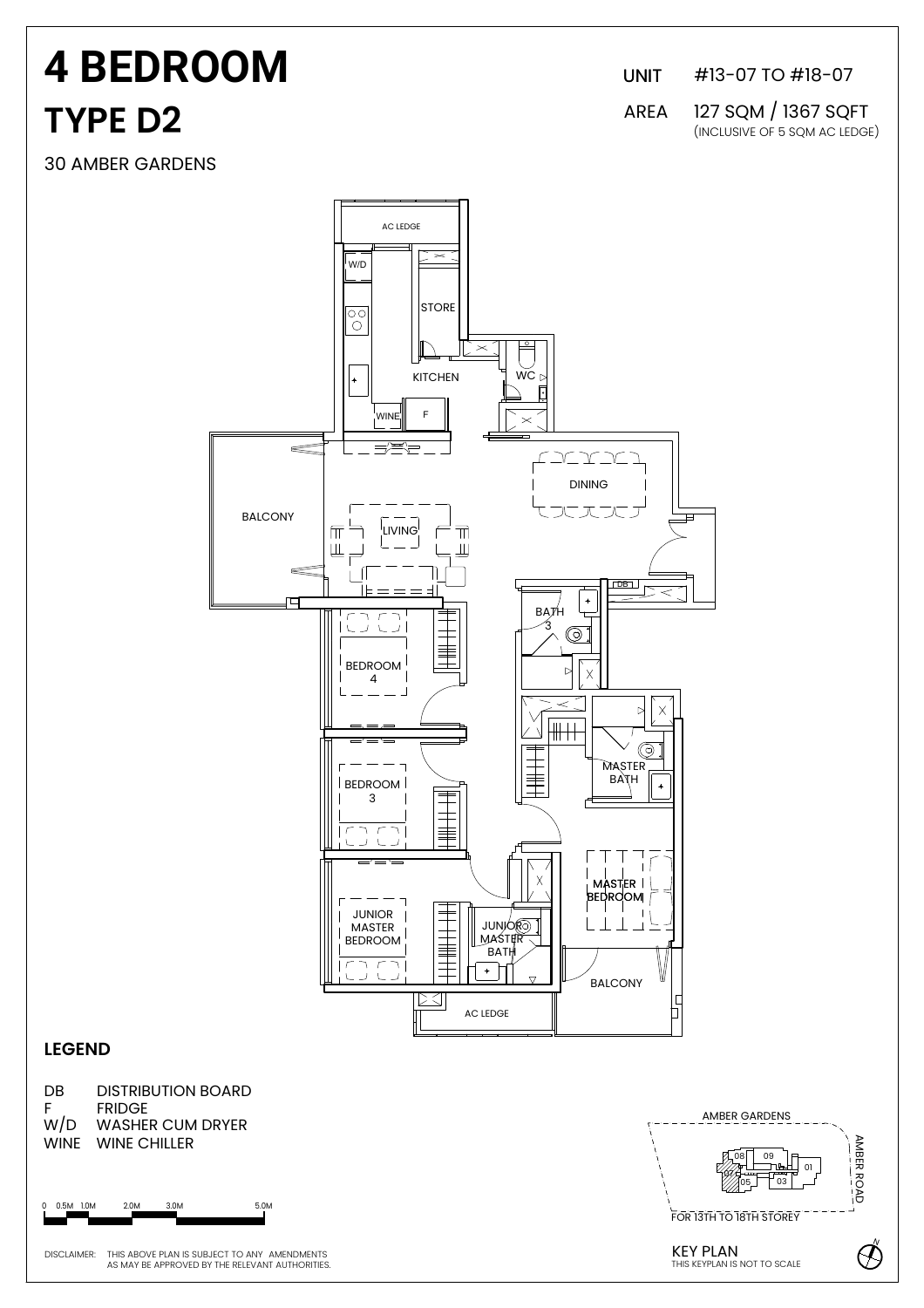## **TYPE E PENTHOUSE**





DB DISTRIBUTION BOARD<br>F FRIDGE **FRIDGE** W/D WASHER CUM DRYER WINE WINE CHILLER

0 0.5M 1.0M 2.0M 3.0M

30 AMBER GARDENS

UNIT #19-01

#### **LEGEND**

AREA 228 SQM / 2454 SQFT(INCLUSIVE OF 7 SQM AC LEDGE)

DISCLAIMER: THIS ABOVE PLAN IS SUBJECT TO ANY AMENDMENTS AS MAY BE APPROVED BY THE RELEVANT AUTHORITIES.